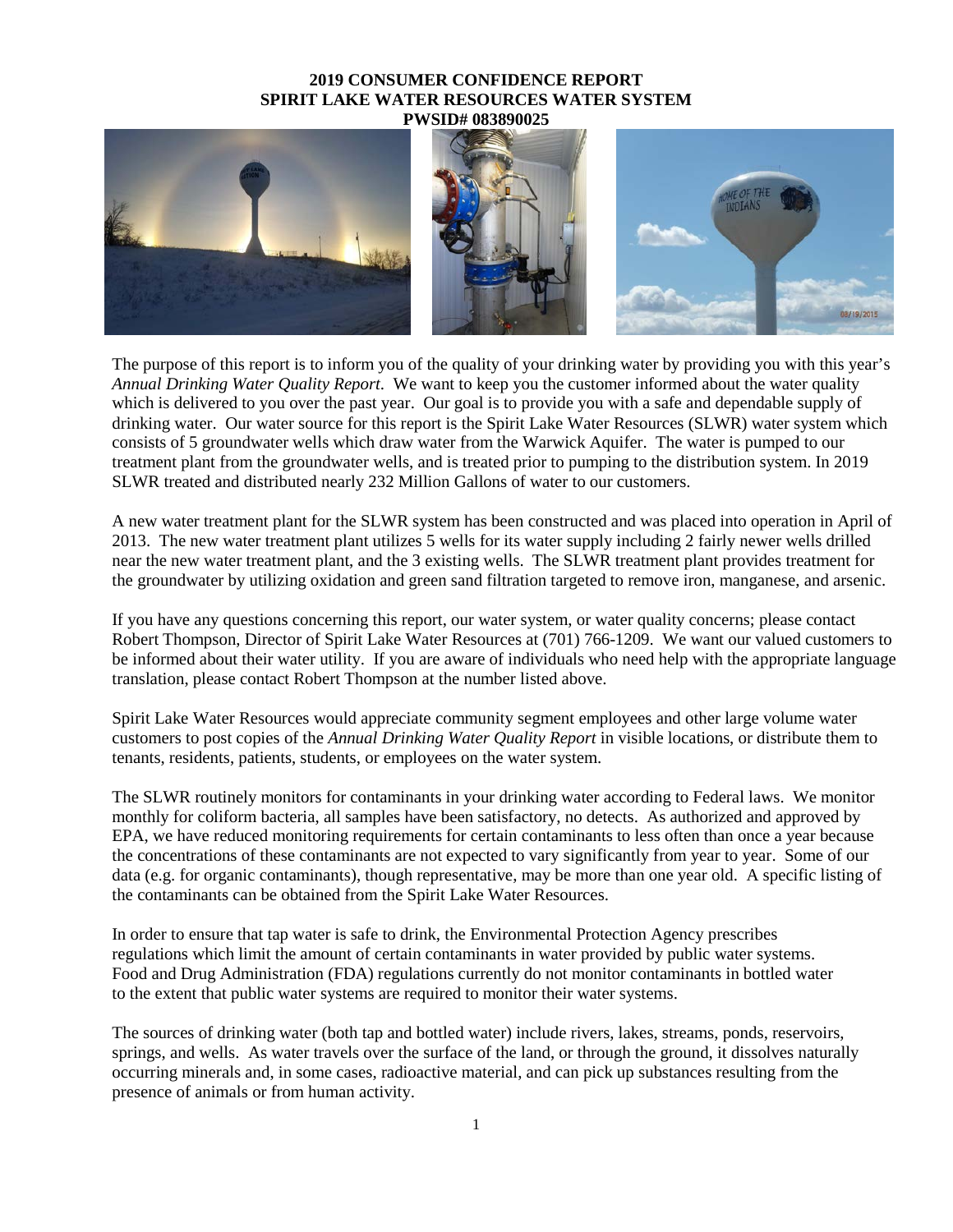Contaminants that may be present in source water include:

*Microbial Contaminants, such as viruses and bacteria, which may come from sewage treatment plants, septic systems, agricultural livestock operations, and wildlife.*

*Inorganic Contaminants, such as salts and metals, which can be naturally occurring or result from urban storm water runoff, industrial, or domestic wastewater discharges, oil and gas production, mining, or farming.*

*Pesticides and Herbicides, which may come from a variety of sources such as agriculture, urban storm water runoff, and residential uses.*

*Organic Chemical Contaminants, including synthetic and volatile organic chemicals, which are by-products of industrial processes and petroleum production, and can also come from gas stations, urban storm water runoff, and septic systems.*

*Radioactive Contaminants, which can be naturally-occurring or be the result of oil and gas production and mining activities.*

## **2019 Water Quality Tests Results**

This section of the report contains a table with terms and abbreviations you might not be familiar with. To help you better understand these terms we've provided the following definitions:

*Action Level (AL)* – the concentration of a contaminant, which, if exceeded, triggers treatment or other requirements, which a water system must follow.

*Maximum Contaminant Level (MCL)* - The highest level of a contaminant that is allowed in drinking water. MCLs are set as close to the MCLGs as feasible using the best available treatment technology

*Maximum Contaminant Level Goal (MCLG)* - The level of a contaminant in drinking water below which there is no known or expected risk to health. MCLGs allow for a margin of safety.

*NA* – Not applicable

*Parts per million (ppm) or Milligrams per liter (mg/l)* – ppm is a measure of the concentration of a contaminant in water, one part per million corresponds to one minute in two years or a single penny in \$10,000.

*Parts per billion (ppb) or Micrograms per liter (μg/l)* - ppb is a measure of the concentration of a contaminant in water, one part per billion corresponds to one minute in 2,000 years or a single penny in \$10,000,000.

*Picocuries per liter*  $(pC<sub>i</sub>/L)$  – picocuries per liter is a measure of the radioactivity in water.

*Public Water System Identification Number (PWSID)* – a unique identifier number assigned by the EPA.

*Running Annual Average (RAA)* – running annual arithmetic average computed monthly or quarterly.

*Treatment Technique (TT)* – A treatment technique is a required process intended to reduce the level of a contaminant in drinking water.

*Maximum Residual Disinfectant Level (MRDL) -* The highest level of disinfectant allowed in drinking water. There is convincing evidence that addition of a disinfectant is necessary for control of microbial contaminants.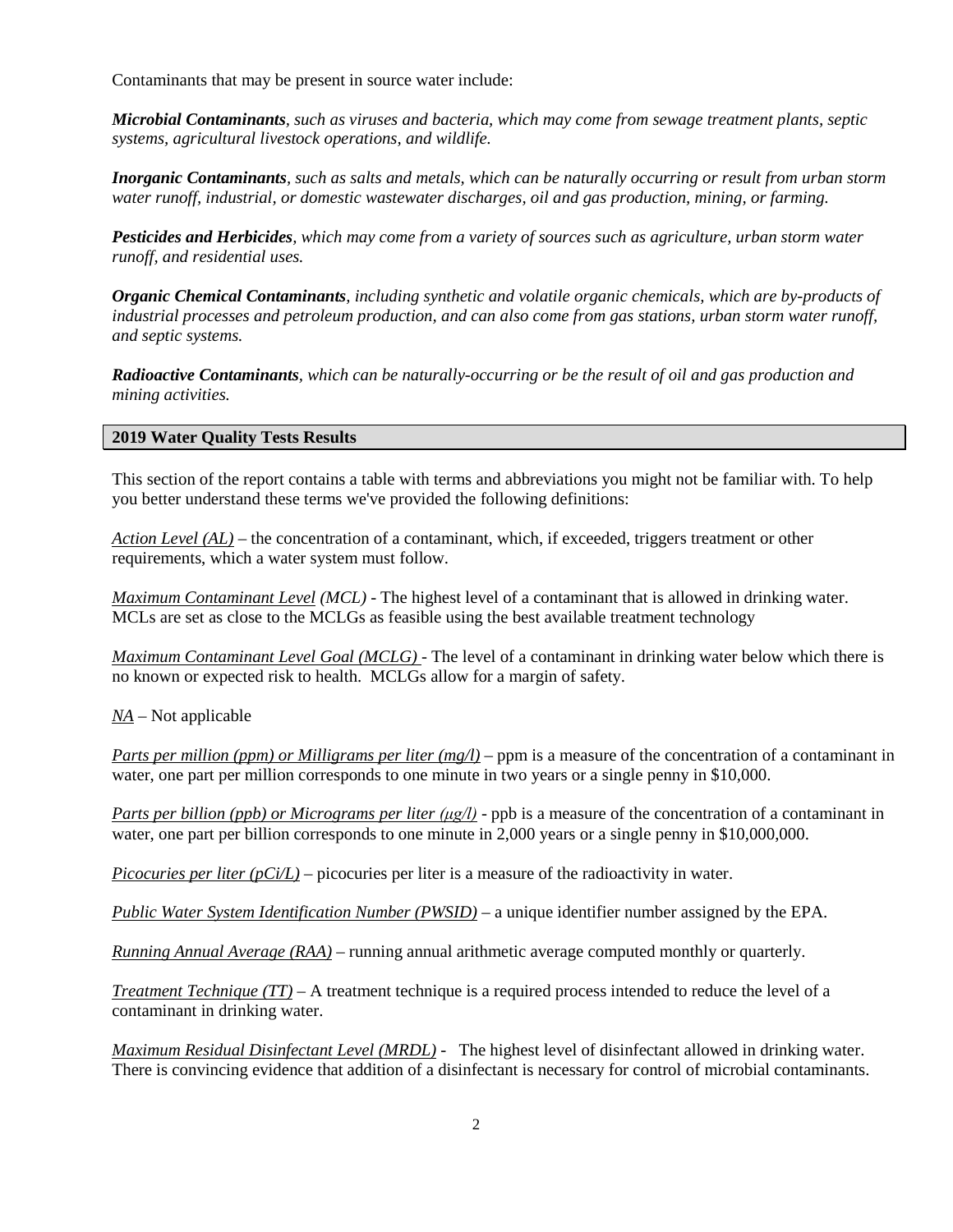All sources of drinking water are subject to potential contamination by substances that are naturally occurring or manmade. These substances can be microbes, inorganic or organic chemicals and radioactive substances. All drinking water, including bottled water, may reasonably be expected to contain at least small amounts of some contaminants. The presence of contaminants does not necessarily indicate that the water poses a health risk. More information about contaminants and potential health effects can be obtained by calling the Environmental Protection Agency's Safe Drinking Water Hotline at 1-800-426-4791.

The table below includes only the contaminants that were detected by the laboratory. The laboratory did not detect most of the contaminants that EPA requires us to monitor.

| <b>SPIRIT LAKE WATER RESOURCE</b>               |                         |                                                                                |                        |                            |                  |                |                                                                                                                                                                           |  |  |  |  |
|-------------------------------------------------|-------------------------|--------------------------------------------------------------------------------|------------------------|----------------------------|------------------|----------------|---------------------------------------------------------------------------------------------------------------------------------------------------------------------------|--|--|--|--|
| <b>2019 SAMPLE RESULTS</b>                      |                         |                                                                                |                        |                            |                  |                |                                                                                                                                                                           |  |  |  |  |
| Contaminant                                     | <b>Violation</b><br>Y/N | Level<br><b>Detected</b>                                                       | Date                   | Unit<br><b>Measurement</b> | <b>MCLG</b>      | <b>MCL</b>     | <b>Likely Source of</b><br>Contamination                                                                                                                                  |  |  |  |  |
| Coliform Bacteria                               | N                       | 60-samples<br>0-detects                                                        | 5 per<br>Month<br>2019 | Presence or<br>Absence     | NA               | <b>NA</b>      | Coliforms are bacteria that are<br>naturally present in the<br>environment and are used as an<br>indicator that other potentially<br>harmful bacterial may be<br>present. |  |  |  |  |
| <b>Disinfection Byproducts/Organics</b>         |                         |                                                                                |                        |                            |                  |                |                                                                                                                                                                           |  |  |  |  |
| Total<br>Trihalomethanes<br>(TTHM) DBPs         | N                       | 0.5                                                                            | 2019                   | ppb                        | $\boldsymbol{0}$ | 80             | Byproduct of drinking water<br>disinfection                                                                                                                               |  |  |  |  |
| <b>Total Haloacetic</b><br>Acids<br>(HAA5) DBPs | N                       | 1.35                                                                           | 2019                   | ppb                        | <b>NA</b>        | 60             | Byproduct of drinking water<br>disinfection                                                                                                                               |  |  |  |  |
| <b>Inorganic Contaminants</b>                   |                         |                                                                                |                        |                            |                  |                |                                                                                                                                                                           |  |  |  |  |
| Arsenic                                         | Y                       | $(4.81 - 12)$<br>9                                                             | Quarterly<br>2019      | ppb                        | $\boldsymbol{0}$ | 10             | Erosion of natural deposits;<br>runoff from orchards; runoff<br>from glass and electronics<br>production wastes                                                           |  |  |  |  |
| Barium                                          | N                       | 0.0471                                                                         | 4/9/13                 | ppm                        | $\overline{c}$   | $\overline{2}$ | Discharge of drilling wastes;<br>discharge from metal<br>refineries; erosion of natural<br>deposits                                                                       |  |  |  |  |
| Chlorine                                        | N                       | Range<br>$(0.21 - 1.88)$<br>$RAA =$<br>0.883                                   | 5 per<br>Month<br>2019 | ppm                        | NA               | $MRDL=4$       | Water additive used to control<br>microbes.                                                                                                                               |  |  |  |  |
| Chromium                                        | N                       | 11                                                                             | 4/9/13                 | ppb                        | 100              | 100            | Discharge from steel and pulp<br>mills; erosion of natural<br>deposits                                                                                                    |  |  |  |  |
| Copper                                          | N                       | (90 <sup>th</sup> )<br>percentile)<br>0.429<br>20 samples<br>All below<br>A.L. | 2018                   | ppm                        | 1.3              | $A.L.=1.3$     | Corrosion of household<br>plumbing systems; erosion of<br>natural deposits; leaching from<br>wood preservatives.                                                          |  |  |  |  |
| Cyanide                                         | N                       | 76                                                                             | 3/12/2018              | ppb                        | 200              | 200            | Runoff from fertilizer use;<br>leaching from septic tanks,<br>sewage; erosion of natural<br>deposits.                                                                     |  |  |  |  |
| Fluoride                                        | N                       | 0.52                                                                           | 4/9/2013               | ppm                        | 4                | 10             | Erosion of natural deposits;<br>water additive to promote<br>strong teeth; discharge from<br>fertilizer and aluminum<br>factories.                                        |  |  |  |  |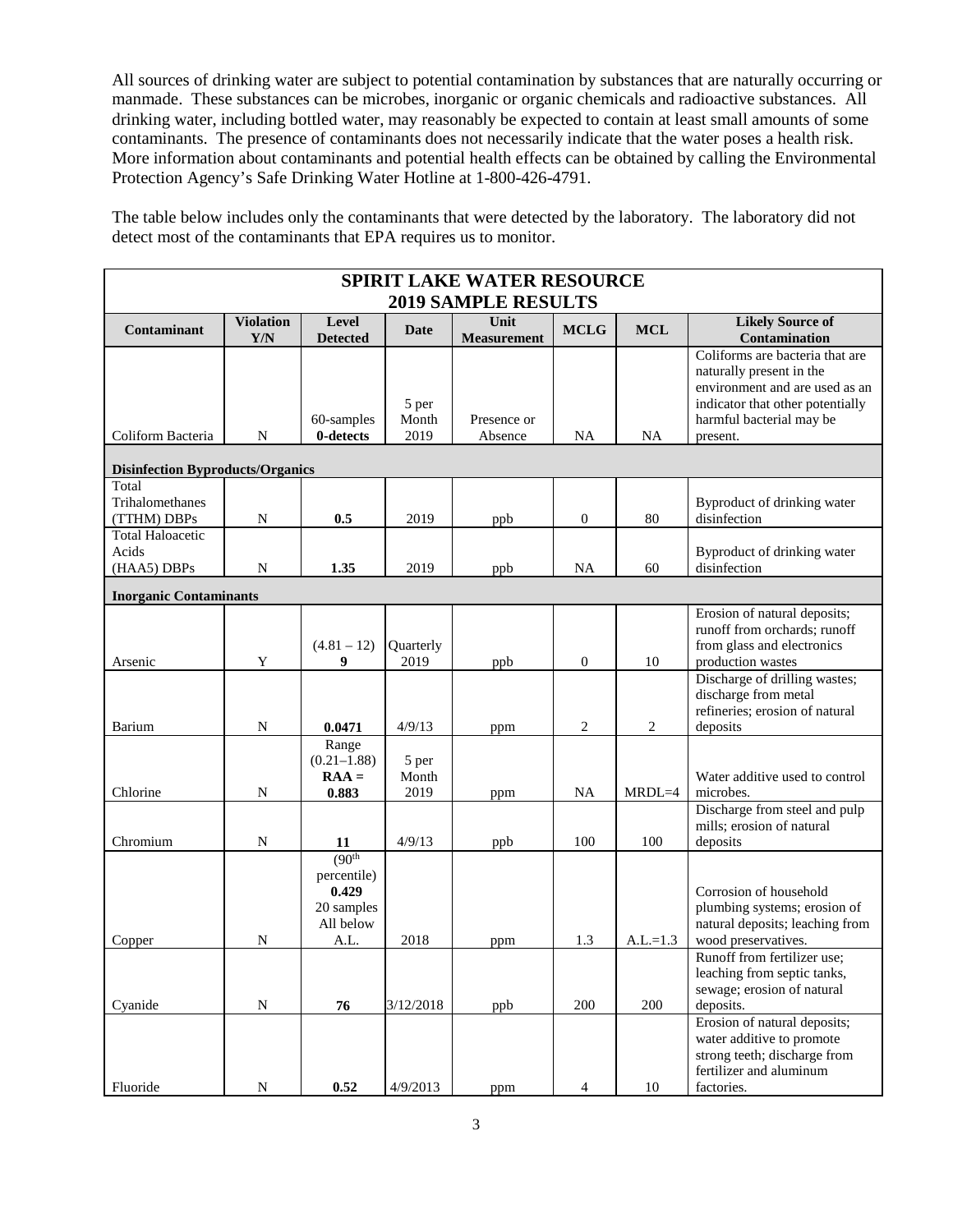|                                                                    |   | (90 <sup>th</sup> ) |           |     |          |                             |                                   |  |  |  |
|--------------------------------------------------------------------|---|---------------------|-----------|-----|----------|-----------------------------|-----------------------------------|--|--|--|
|                                                                    |   | percentile)         |           |     |          |                             |                                   |  |  |  |
|                                                                    |   | <b>Non Detect</b>   |           |     |          |                             |                                   |  |  |  |
|                                                                    |   | 20 sites            |           |     |          |                             | Corrosion of household            |  |  |  |
|                                                                    |   | All below           |           |     |          |                             | plumbing systems; erosion of      |  |  |  |
| Lead                                                               | N | A.L.                | 2018      | ppb | $\Omega$ | $A.L.=15$                   | natural deposits.                 |  |  |  |
|                                                                    |   |                     |           |     |          |                             | Erosion of natural deposits;      |  |  |  |
|                                                                    |   |                     |           |     |          |                             | discharge from refineries and     |  |  |  |
|                                                                    |   |                     |           |     |          |                             | factories; runoff from landfills; |  |  |  |
| Mercury                                                            | N | 0.2                 | 4/9/13    | ppb | 2        | 2                           | runoff from cropland              |  |  |  |
|                                                                    |   |                     |           |     |          |                             | Runoff from fertilizer use;       |  |  |  |
|                                                                    |   |                     |           |     |          |                             | leaching from septic tanks,       |  |  |  |
| Nitrate=Nitrite (as                                                |   |                     |           |     |          |                             | sewage; erosion of natural        |  |  |  |
| N)                                                                 | N | 0.078               | 2019      | ppm | 10       | 10                          | deposits.                         |  |  |  |
|                                                                    |   |                     |           |     |          |                             | Discharge from petroleum and      |  |  |  |
|                                                                    |   |                     |           |     |          |                             | metal refineries; erosion of      |  |  |  |
|                                                                    |   |                     |           |     |          |                             | natural deposits; discharge       |  |  |  |
| Selenium                                                           | N | 2.26                | 4/9/13    | ppb | 50       | 50                          | from mines                        |  |  |  |
| Synthetic organic contaminates including pesticides and herbicides |   |                     |           |     |          |                             |                                   |  |  |  |
| Chlordane                                                          | N | <b>No Detect</b>    | 10/2/2019 | ppb | $\Omega$ | $\mathcal{D}_{\mathcal{L}}$ | Residue of banned termiticide.    |  |  |  |

Unfortunately, our system had one violation in 2019. Spirit Lake Water Management RWS (Spirit Lake) failed to meet a requirement of the National Primary Drinking Water Regulations (NPDWR) related to the Arsenic Rule. This violation is described below:

Spirit Lake failed to meet minimum contaminant level (MCL) for arsenic under the Arsenic Rule. Compliance with the MCL is based on the Running Annual Average (RAA) according to 40 C.F.R. § 141.23 of the NPDWR. The RAA for arsenic calculated between the first quarter of 2018 and the first quarter of 2019 is 0.012 mg/L. This RAA exceeds the MCL of 0.010 mg/L for arsenic as stated in 40 C.F.R. § 141.62.

Through adjustment in treatment techniques, Spirit Lake Water Resources has diligently worked to return the Arsenic level below the MCL as noted above. Subsequent special samples and official quarterly samples for arsenic for the remainder of 2019 and so far in 2020 were submitted to the State Lab that returned consistent results well below the MCL for Arsenic. Thus, we are now back in compliance with the Arsenic Rule.

EPA requires monitoring of over 80 drinking water contaminants. Those contaminants listed in the table above are the only contaminants detected in your drinking water.

## **More Information About Certain Contaminants**

Spirit Lake Water Resources monitors arsenic levels in our water system. EPA's standard balances the current understanding of arsenic's possible health effects against the costs of removing arsenic from drinking water. EPA continues to research the health effects of low level arsenic, which is a mineral known to cause cancer in humans at high concentrations and is linked to other health effects such as skin damage and circulatory problems.

If present, elevated levels of lead can cause serious health problems, especially for pregnant women and young children. Lead in drinking water is primarily from materials and components associated with service lines and home plumbing. The Spirit Lake Water Resources system is responsible for providing high quality drinking water, but cannot control the variety of materials used in plumbing components. When your water has been sitting for several hours, you can minimize the potential for lead exposure by flushing your tap for 30 seconds to 2 minutes before using water for drinking or cooking. If you are concerned about lead in your drinking water,